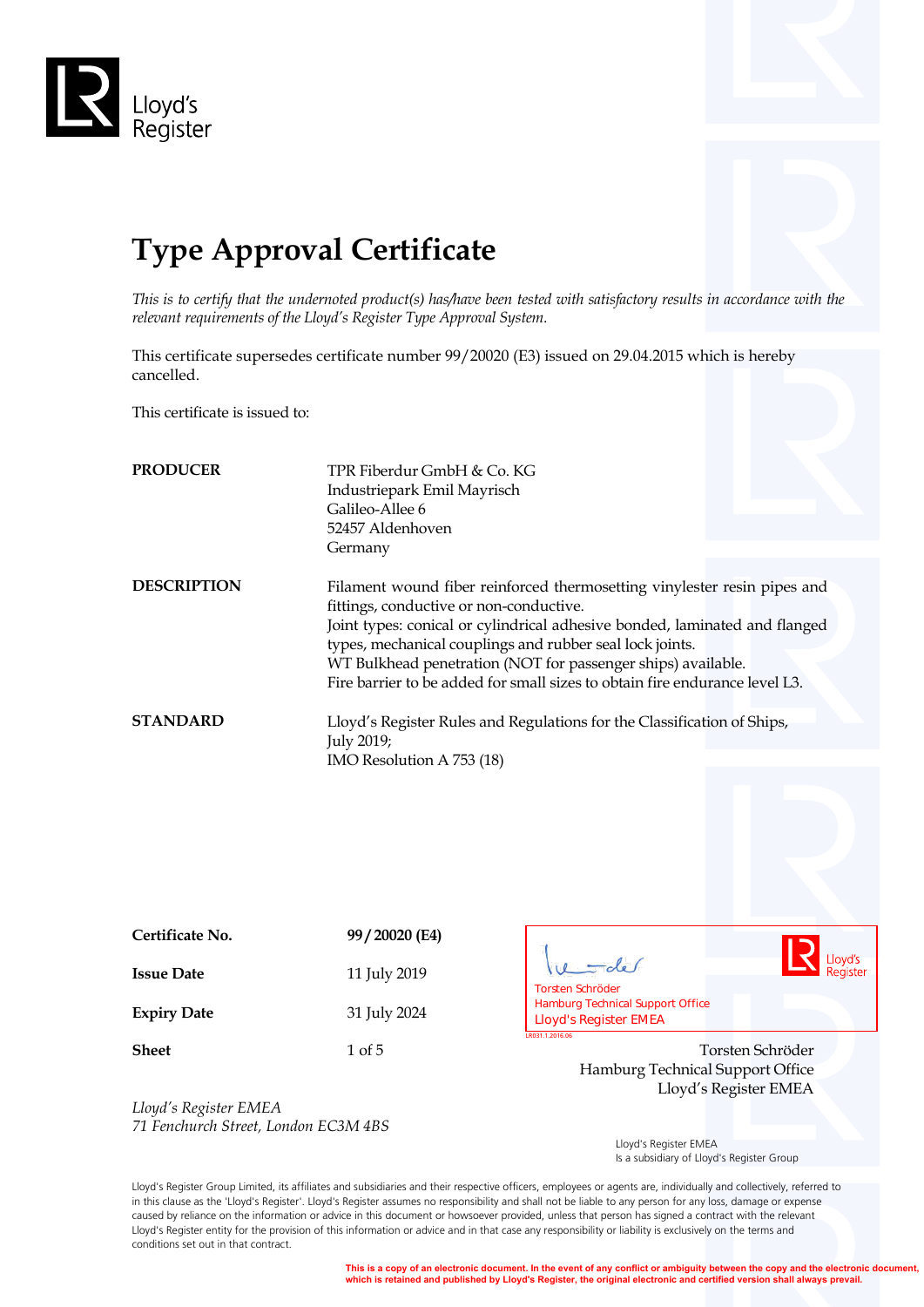



**TYPES** Fiberdur VE = GRVE system (VE system additional liner of 0.5 mm) Fiberdur CSVE = GRVE system (CS VE additional liner of 2.5 mm)

| $VE = GRVE$ ,                     | <b>Nominal Pressure</b> |
|-----------------------------------|-------------------------|
| Conductive and non-conductive     | [bar]                   |
| VE, CS VE                         | PN 10 or PN 16          |
| VE Fibermarine, CS VE Fibermarine | PN 10 or PN 16          |
| VE Fibermarine HighLine,          | PN 16                   |
| CS VE Fibermarine HighLine        |                         |

Nominal Diameter range: DN 50 to DN 1000

**APPLICATION** In ships and offshore installations classed or intended for Classification with Lloyd's Register in the following locations:

> Open decks, within tanks, cofferdams, void spaces, pipe tunnels, ducts and further locations, where fire endurance tests according to Appendix 2, Level 3 and flame spread test acc. to Appendix 3 of the IMO Resolution A.753 (18) are required.

| Certificate No.    | 99/20020 (E4) |
|--------------------|---------------|
| <b>Issue Date</b>  | 11 July 2019  |
| <b>Expiry Date</b> | 31 July 2024  |

 $u = de$ **Torsten Schröder<br>Hamburg Technical Support Office<br>Lloyd's Register EMEA** 



**Sheet** 2 of 5 2 of 5 Torsten Schröder Hamburg Technical Support Office Lloyd's Register EMEA

*Lloyd's Register EMEA 71 Fenchurch Street, London EC3M 4BS*

 Lloyd's Register EMEA Is a subsidiary of Lloyd's Register Group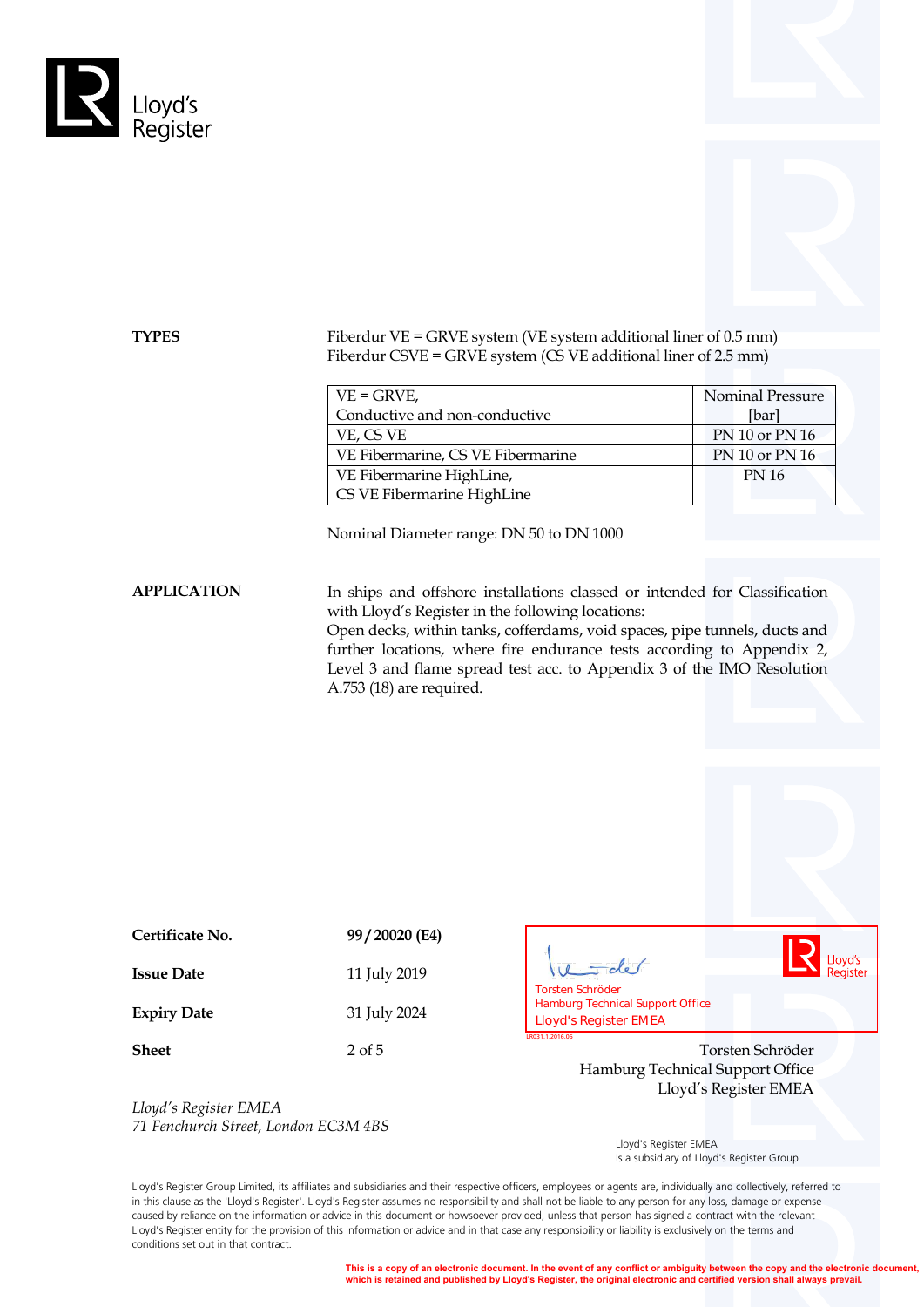

**RATINGS** Pipes structural wall thickness [mm] (excluding internal liner 0.5 or 2.5 and top coat 0.3 mm)

| DN   | <b>VE 10</b> | <b>VE 16</b> | VE Fibermarine,   | <b>VE Fibermarine</b>    |
|------|--------------|--------------|-------------------|--------------------------|
|      | CS VE        | CS VE        |                   | Highline,                |
|      |              |              | CS VE Fibermarine | <b>CS VE Fibermarine</b> |
|      |              |              |                   | Highline                 |
|      |              |              | PN10, 16          | <b>PN16</b>              |
|      |              |              | Collapse pressure | Collapse pressure        |
|      |              |              | 3 bar             | 12 bar                   |
| 50   | 1.6          | 1.6          | 1.6               | 1.6                      |
| 65   | 1.6          | 1.6          | 1.6               | 1.9                      |
| 80   | 1.6          | 1.6          | 1.6               | 2.3                      |
| 100  | 1.6          | 1.6          | 1.8               | 2.9                      |
| 125  | 2.0          | 2.0          | 2.3               | 3.6                      |
| 150  | 1.6          | 2.4          | 2.7               | 4.3                      |
| 200  | 2.0          | 3.2          | 3.6               | 5.7                      |
| 250  | 2.4          | 3.6          | 4.5               | 7.1                      |
| 300  | 3.2          | 4.8          | 5.3               | 8.5                      |
| 350  | 4.0          | 5.6          | 6.2               | 9.9                      |
| 400  | 4.0          | 6.4          | 7.1               | 11.3                     |
| 450  | 4.8          | 7.2          | 8.0               | 12.7                     |
| 500  | 4.8          | 7.2          | 8.8               | 14.2                     |
| 600  | 5.6          | 8.8          | 10.6              | 17.0                     |
| 700  | 6.4          | 10.2         | 12.4              | 19.8                     |
| 800  | 7.2          | 12.0         | 14.1              | 22.6                     |
| 900  | 8.0          | 12.8         | 15.9              | 25.4                     |
| 1000 | 9.6          | 14.4         | 17.6              | 28.3                     |

| Certificate No. | 99/20020 (E4) |
|-----------------|---------------|
|                 |               |

**Issue Date** 11 July 2019

**Expiry Date** 31 July 2024

*Lloyd's Register EMEA*

*71 Fenchurch Street, London EC3M 4BS*

Lloyd's  $u = du$ Register **LATRON TO SCHE CONTROM**<br>The Hamburg Technical Support Office<br>**The Schröder EMEA** 

**Sheet** 3 of 5 3 of 5 3 Organization 3 of 5 3 Organization 3 of 5 3 Organization 3 of 5 3 Organization 3 Organization 3 Organization 3 Organization 3 Organization 3 Organization 3 Organization 3 Organization 3 Organization Hamburg Technical Support Office Lloyd's Register EMEA

> Lloyd's Register EMEA Is a subsidiary of Lloyd's Register Group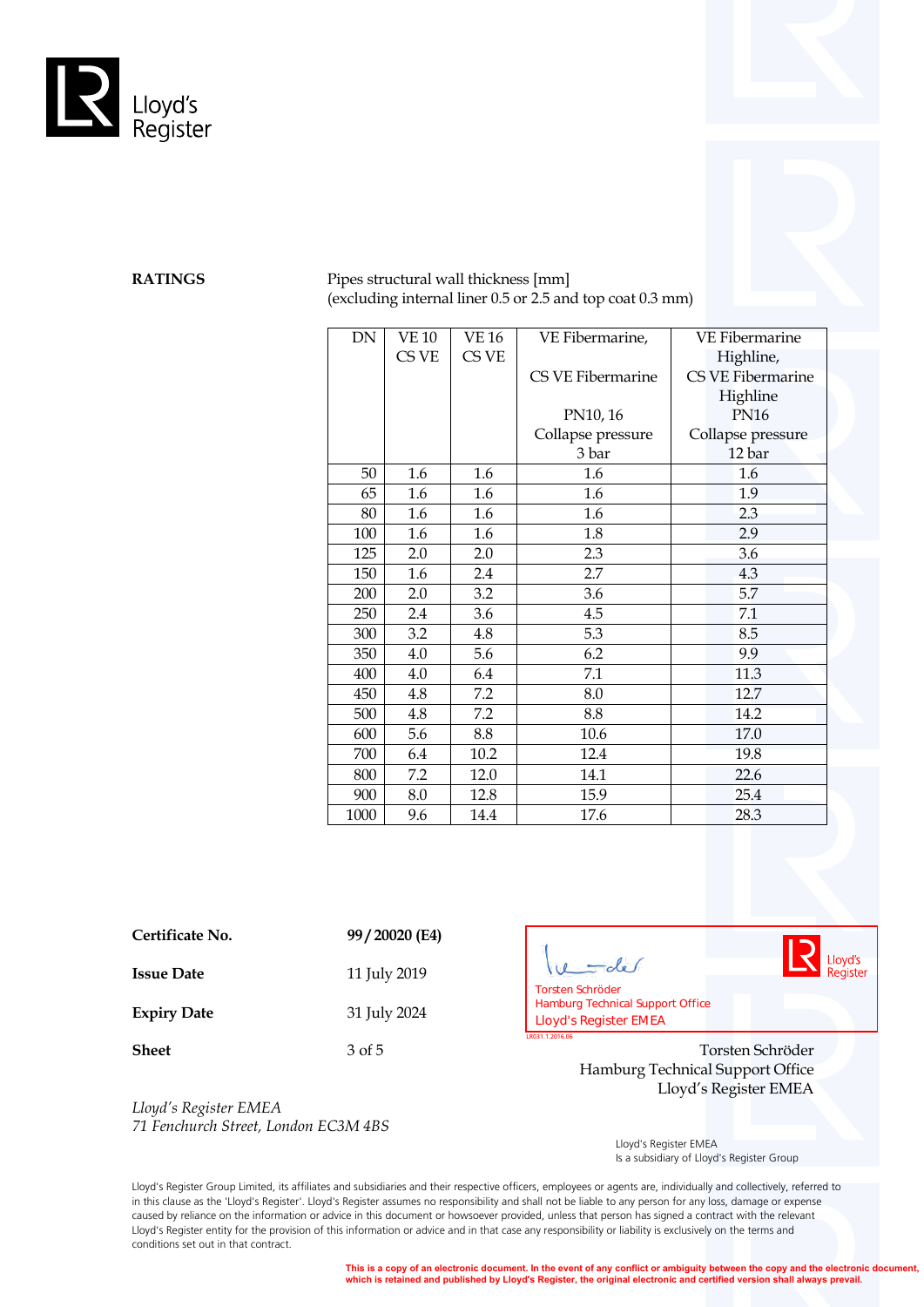

**RATINGS, cont.** Max. internal pressure (bar) depending on temperature:

| Temperature:                 | $-50$ to $+65^{\circ}$ C | at 80°C | at $95^{\circ}$ C |
|------------------------------|--------------------------|---------|-------------------|
| <b>VE 10, CSVE 10</b>        |                          |         |                   |
| VE Fibermarine 10            | 10                       |         |                   |
| <b>CSVE Fibermarine</b>      |                          |         |                   |
| <b>VE 16, CSVE 16</b>        |                          |         |                   |
| VE Fibermarine 16            | 16                       | 10      |                   |
| <b>CSVE Fibermarine 16</b>   |                          |         |                   |
| VE Fibermarine Highline 16   |                          |         |                   |
| CSVE Fibermarine Highline 16 |                          |         |                   |

intermediate values may be obtained by interpolation

VE and CS VE pipes are not collapse resistant.

The Fibermarine pipe withstand full vacuum with safety factor 3:1. Collapse pressure is 3 bar.

The Fibermarine HighLine withstand full vacuum plus 3 bar external pressure with safety factor 3:1. Collapse pressure is 12 bar.

**WT Bulkhead penetration** (not for fire divisions) from DN 80 to DN 600, Water tightness up to 2,5bar Gas tightness up to 30mbar

A **Fire Barrier** to be added for L3 fire endurance level as follows:

| Type of connection     | Size of range DN | Fire Barrier <sup>1</sup> |
|------------------------|------------------|---------------------------|
| Conical to cylindrical | $25$ up to $50$  | $10 \text{ mm}$           |
| pipe adhesive          | $> 50$ up to 100 | $5 \,\mathrm{mm}$         |
| bounded joint          | $>100$ up to 152 | $2.5 \text{ mm}$          |
|                        | >152             | None                      |

Footnote1 - Final layer of VE / glass laminates

| 11 July 2019 |
|--------------|
| 31 July 2024 |
|              |



**LACTER 1.2016.06 Torsten Schröder<br>
Lamburg Technical Support Office<br>
Lloyd's Register EMEA** 

**Sheet** 4 of 5 4 of 5 Torsten Schröder Hamburg Technical Support Office Lloyd's Register EMEA

*Lloyd's Register EMEA 71 Fenchurch Street, London EC3M 4BS*

 Lloyd's Register EMEA Is a subsidiary of Lloyd's Register Group